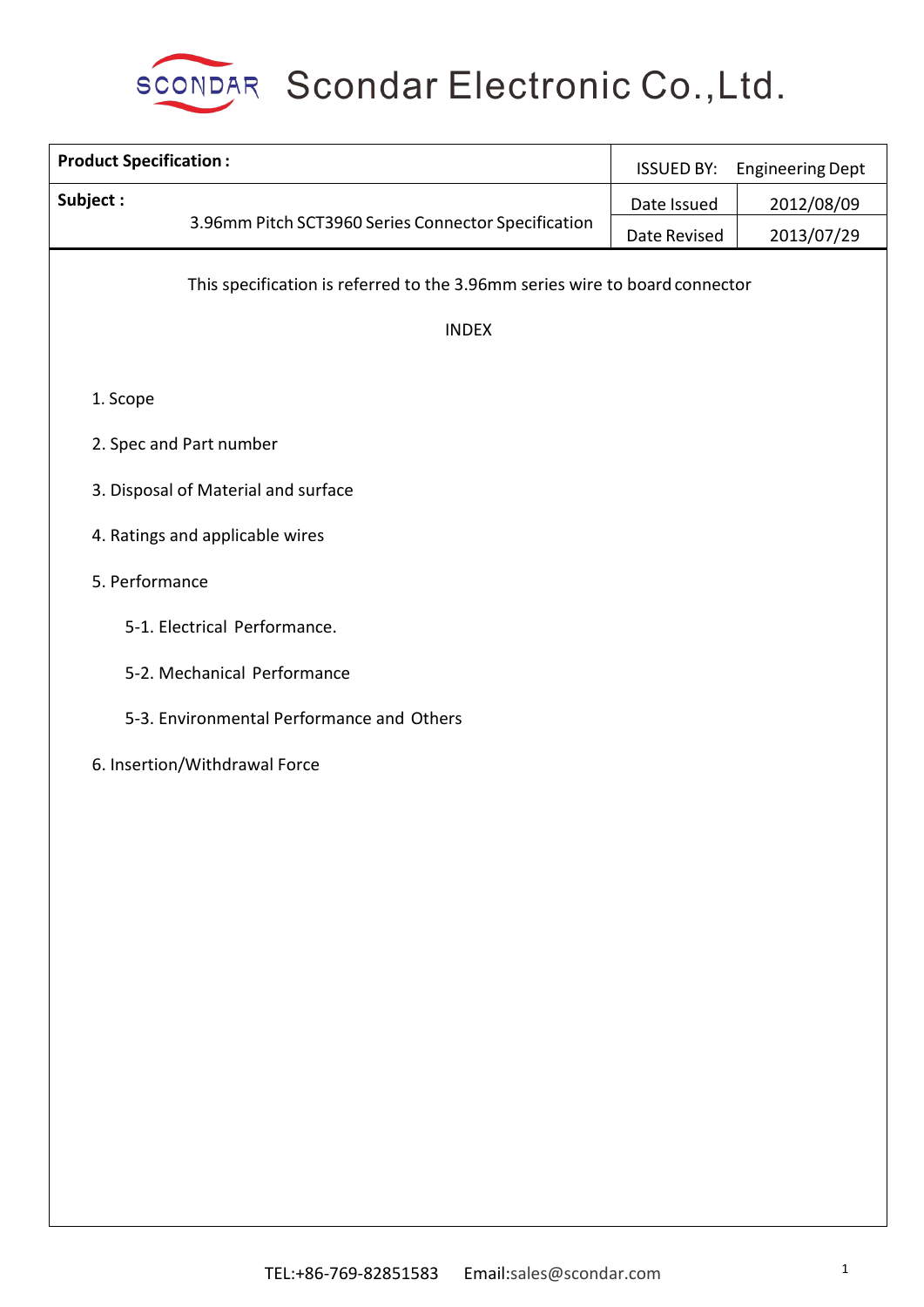

SCONDAR Scondar Electronic Co., Ltd.

| <b>Product Specification:</b>                       | <b>ISSUED BY:</b> | <b>Engineering Dept</b> |
|-----------------------------------------------------|-------------------|-------------------------|
| Subject :                                           | Date Issued       | 2012/08/09              |
| 3.96mm Pitch SCT3960 Series Connector Specification | Date Revised      | 2013/07/29              |

### **1. Scope**

This Specification Covers the 3.96mm Pitch SCT3960 Series Connector Specification.

#### **2. Spec and Part number**

| <b>Specification</b> | <b>Production No.</b>                                                                                      | <b>Picture of Product</b> |
|----------------------|------------------------------------------------------------------------------------------------------------|---------------------------|
| Terminal             | <b>SCT3960T</b>                                                                                            | <b>NONE</b>               |
| <b>Housing</b>       | SCT3960H-XXP<br>SCT3960HA-XXP                                                                              | <b>NONE</b>               |
| Wafer                | SCT3960WR-XXP<br>SCT3960WRA-XXP<br>SCT3960WV-XXP<br>SCT3960WV-03P(K,2)<br>SCT3960WVA-XXP<br>SCT3960WVB-XXP | <b>NONE</b>               |

### **3. Disposal of Material andsurface**

| <b>Specification</b><br>Terminal<br><b>Housing</b> |             | <b>Materials</b> | <b>Disposal of Surface</b>                |  |  |
|----------------------------------------------------|-------------|------------------|-------------------------------------------|--|--|
|                                                    |             | Phosphor Bronze  | Tin Plated:Over 70µ" .Nickel: Over 30µ" . |  |  |
|                                                    |             | <b>PA66</b>      | <b>UL94V-2</b>                            |  |  |
|                                                    | <b>Base</b> | <b>PA66</b>      | <b>UL94V-2</b>                            |  |  |
| Wafer                                              | <b>PIN</b>  | <b>Brass</b>     | Over Tin 70µ" Plated ; Over 30µ" Nickel.  |  |  |

### **(Please Refer to the Project drawing for the above Specification)**

### **4. Ratings and applicable wires**

| <b>Item</b>               | <b>Standard</b>                                                          |         |
|---------------------------|--------------------------------------------------------------------------|---------|
| Rated Voltage (Max.)      | 250V                                                                     | [AC/DC] |
| Rated Current (Max.)      | 7Α                                                                       |         |
| Ambient temperature Range | -25℃~+85℃                                                                |         |
|                           | Applicable wire insulation O.D AWG 18#~24# Insulation O.D. 2.80mm (Max.) |         |

\*Including terminal temperature rise.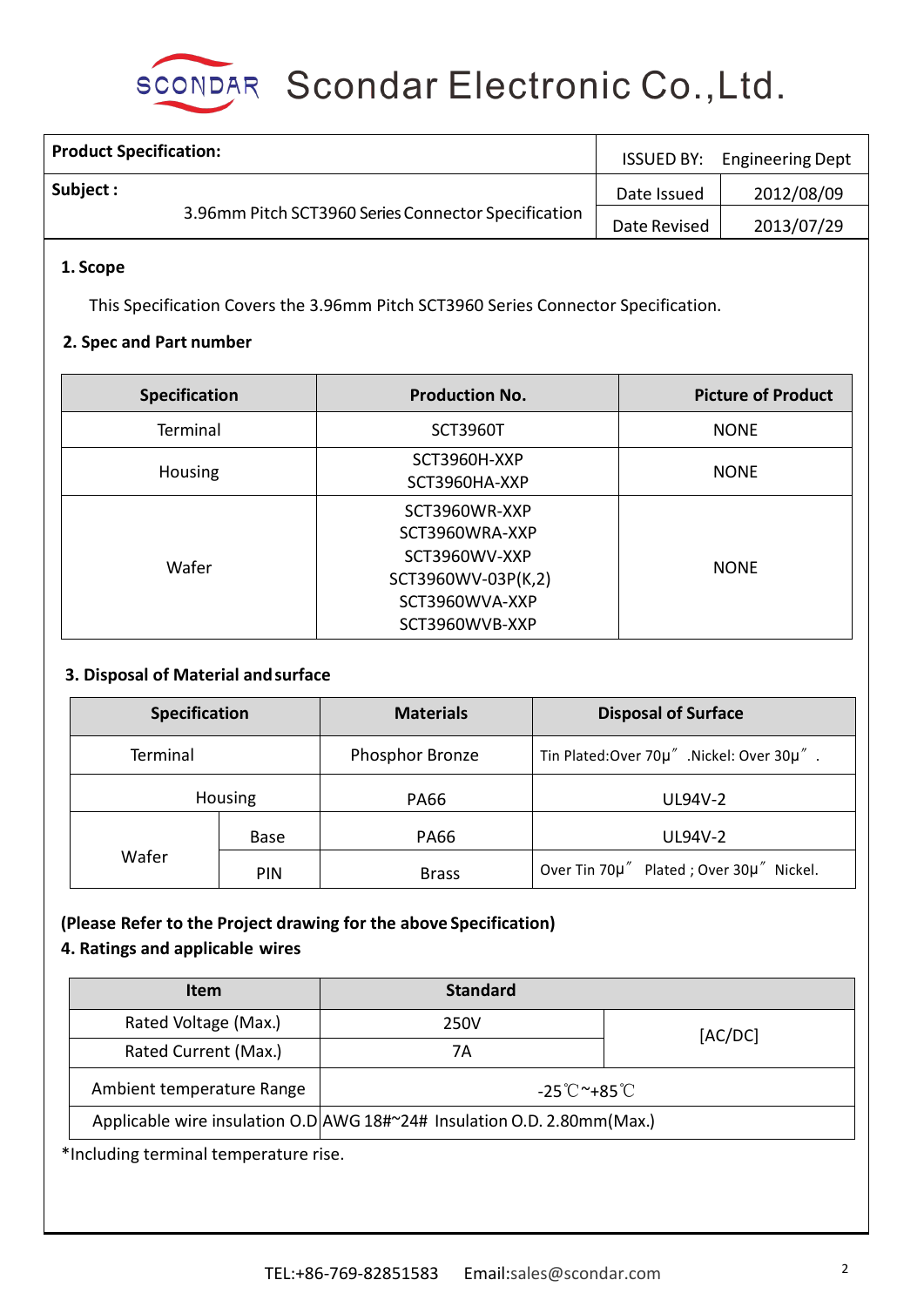| <b>Product Specification:</b> |                                                     | <b>ISSUED BY:</b> | <b>Engineering Dept</b> |
|-------------------------------|-----------------------------------------------------|-------------------|-------------------------|
| Subject :                     |                                                     | Date Issued       | 2012/08/09              |
|                               | 3.96mm Pitch SCT3960 Series Connector Specification | Date Revised      | 2013/07/29              |

### **5. PERFORMANCE**

#### **5-1. ElectricalPerformance.**

|             | Item                                           | <b>Test Condition</b>                                                                                                                        | Requirement                                                       |
|-------------|------------------------------------------------|----------------------------------------------------------------------------------------------------------------------------------------------|-------------------------------------------------------------------|
| $5 - 1 - 1$ | Contact<br>Resistance                          | Mate connectors, measure by dry circuit,<br>20mV MAX, 10mA.<br>(Based upon EIA-364-06A).                                                     | Initial:<br>10 milliohms Max.<br>After Test:<br>20 milliohms Max. |
| $5 - 1 - 2$ | Insulation<br>Resistance                       | Mate connectors, apply 500V DC between<br>adjacent terminal or ground.<br>(Based upon EIA-364-21B/MIL-STD-202<br>Method 302 Cond.B)          | 1000 Megohms Min.                                                 |
| $5 - 1 - 3$ | <b>Dielectric</b><br>Strength                  | Mate connectors, apply 500V AC for 1<br>minute between adjacent terminal or<br>ground.<br>(Based upon EIA-364-20A/MIL-STD-202<br>Method 301) | No Breakdown and<br>Flashover                                     |
| $5 - 1 - 4$ | Contact<br>resistance on<br>crimped<br>portion | Crimp the applicable wire on to the<br>terminal measure by dry circuit 20mV MAX,<br>10 <sub>m</sub> A.                                       | 5 milliohms Max.                                                  |

## **5-1. Electrical Performance**

|             | <b>Item</b>                           | <b>Test Condition</b>                                                   | Requirement          |
|-------------|---------------------------------------|-------------------------------------------------------------------------|----------------------|
| $5 - 2 - 1$ | Insertion &<br><b>Retention Force</b> | Insert and withdraw Connectors at the speed<br>rate of 25.4±3mm/minute. | Refer to paragraph 6 |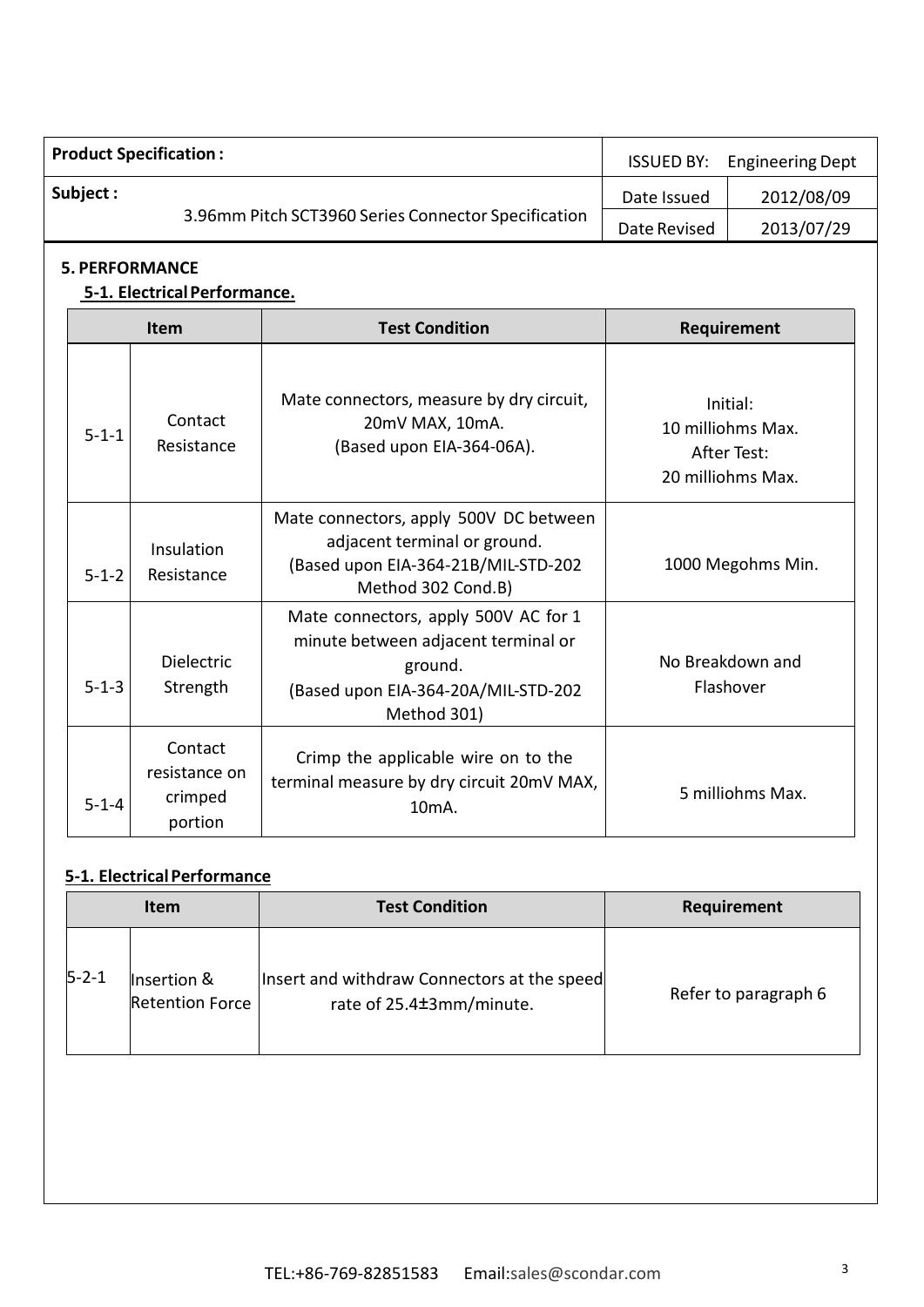|             | <b>Product Specification:</b>              |                                                                                                         | <b>ISSUED BY:</b>                                                                          |            |            | <b>Engineering Dept</b> |            |
|-------------|--------------------------------------------|---------------------------------------------------------------------------------------------------------|--------------------------------------------------------------------------------------------|------------|------------|-------------------------|------------|
| Subject:    |                                            |                                                                                                         | Date Issued                                                                                |            |            | 2012/08/09              |            |
|             |                                            | 3.96mm Pitch SCT3960Series Connector Specification                                                      | Date Revised                                                                               |            |            | 2013/07/29              |            |
|             | 5-2. Mechanical Performance.               |                                                                                                         |                                                                                            |            |            |                         |            |
| Item        | <b>Test Condition</b>                      |                                                                                                         | Requirement                                                                                |            |            |                         |            |
| $5 - 2 - 2$ | Terminal<br>/Housing<br>Retention<br>Force | Apply axial pull out force at the rate of<br>25.4±3mm/minute terminal assembled in<br>the housing.      | 29.4N {3.0kgf} Min.                                                                        |            |            |                         |            |
| $5 - 2 - 3$ | Terminal<br>Insertion<br>Force             | Insert the crimped terminal into the<br>housing.                                                        | 19.6N {2.0kgf} Max.                                                                        |            |            |                         |            |
| $5 - 2 - 4$ | Pin Retention<br>Force                     | Apply axial push force at the speed of<br>25.4±3mm/minute.<br><b>PUSH</b>                               | 29.4N {3.0kgf} Min.                                                                        |            |            |                         |            |
| $5 - 2 - 5$ | Tensile<br>strength                        | Fix the crimped terminal, apply axial pull out<br>force on the wire. (Do not crimp insulation<br>part). | AWG#<br>Spec.<br>kgf.<br>Min.                                                              | #18<br>9.0 | #20<br>6.0 | #22<br>4.0              | #24<br>3.0 |
|             | (Crimped<br>connections)                   | <b>Einer</b><br>Œ<br><b>MINE</b>                                                                        | Note> As for unspecified wire<br>sizes in this specification<br>define values with clients |            |            |                         |            |

# **5-3. Environmental Performance andOthers.**

|             | <b>Item</b>                          | <b>Test Condition</b>                                                         |                       | Requirement             |
|-------------|--------------------------------------|-------------------------------------------------------------------------------|-----------------------|-------------------------|
| $5 - 3 - 1$ | Repeated<br>Insertion/<br>Withdrawal | When mated up to 30 cycles repeatedly by<br>the rate of 10 cycles per minute. | Contact<br>Resistance | milliohms<br>20<br>Max. |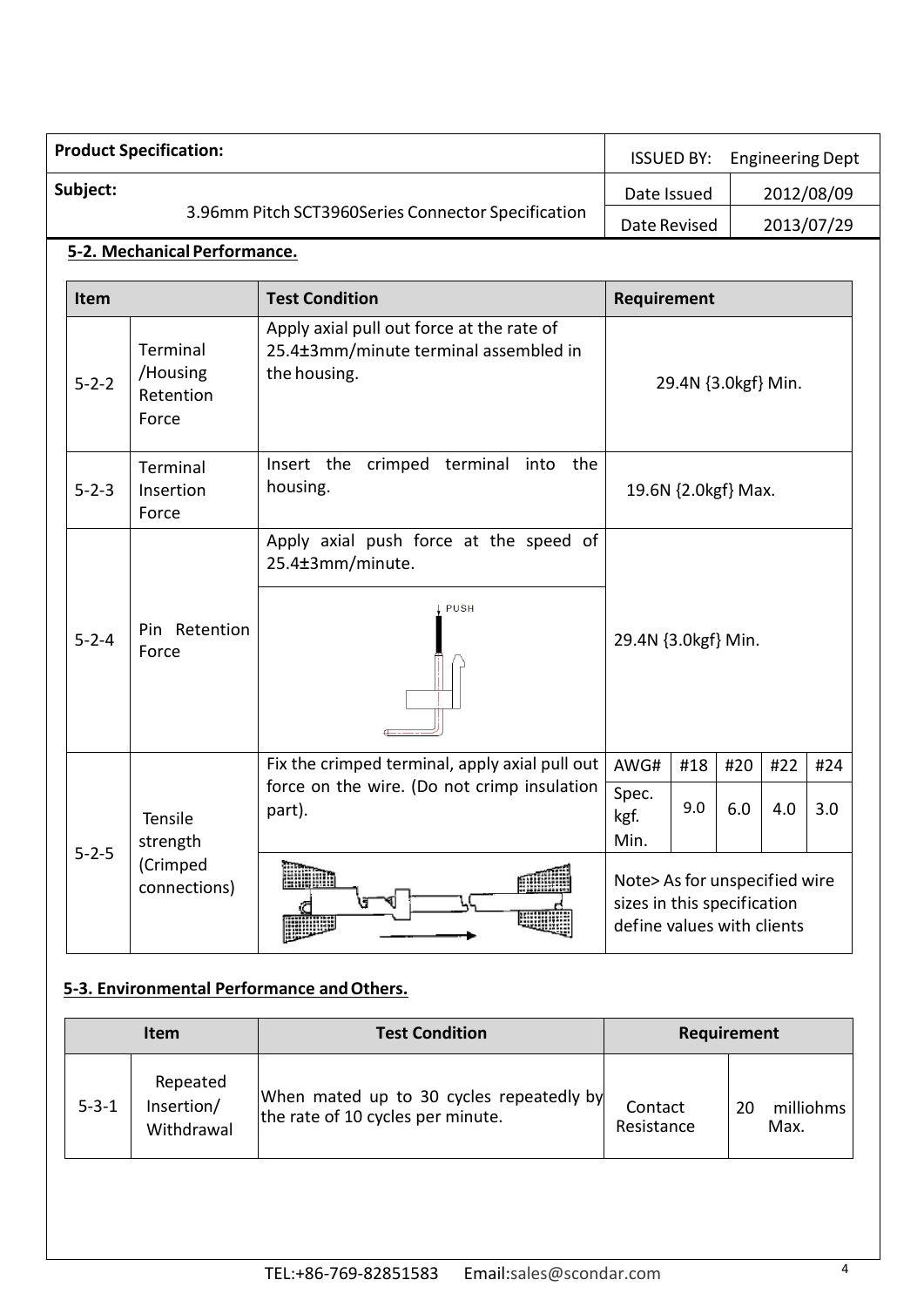

SCONDAR Scondar Electronic Co., Ltd.

|             | <b>Product Specification:</b>                                                                                                      |                                                                                                                        |                          | <b>Engineering Dept</b>  |
|-------------|------------------------------------------------------------------------------------------------------------------------------------|------------------------------------------------------------------------------------------------------------------------|--------------------------|--------------------------|
| Subject:    |                                                                                                                                    |                                                                                                                        | Date Issued              | 2012/08/09               |
|             |                                                                                                                                    | 3.96mm Pitch SCT3960 Series Connector Specification                                                                    | Date Revised             | 2013/07/29               |
|             |                                                                                                                                    |                                                                                                                        |                          |                          |
|             | Item                                                                                                                               | <b>Test Condition</b>                                                                                                  |                          | Requirement              |
| $5 - 3 - 2$ | Temperature<br>Rise                                                                                                                | Carrying rated current load. (UL 1977)                                                                                 | Temperature<br>rise      | 30°C Max.                |
|             |                                                                                                                                    | Amplitude: 1.5mm P-P                                                                                                   | Appearance               | No Damage                |
| $5 - 3 - 3$ | Sweep time: 10~55~10 HZ in 1 minute<br>Duration: 2 hours in each X.Y.Z axials.<br>Vibration<br>(Based upon EIA-364-28B/MIL-STD-202 | Contact<br>Resistance                                                                                                  | 20 milliohms<br>Max.     |                          |
|             |                                                                                                                                    | Method 213B Cond.A)                                                                                                    | Discontinuity            | 1 micro-<br>second Max.  |
|             |                                                                                                                                    |                                                                                                                        | Appearance               | No Damage                |
| $5 - 3 - 4$ | Shock                                                                                                                              | $490 \text{m/s}^2$ {50G}, 3 strokes in each X.Y.Z. axes.<br>(Based upon EIA-364-27B/MIL-STD-202<br>Method 213B Cond.A) | Contact<br>Resistance    | 20 milliohms<br>Max.     |
|             |                                                                                                                                    |                                                                                                                        | Discontinuity            | 1 micro-<br>second Max.  |
|             |                                                                                                                                    |                                                                                                                        | Appearance               | No Damage                |
| $5 - 3 - 5$ | Heat Resistance                                                                                                                    | 85±2°C,96 hours.<br>(Based upon MIL-STD-202 Method 108A<br>Cond.A)                                                     | Contact<br>Resistanc     | 20milliohms<br>Max.      |
|             |                                                                                                                                    |                                                                                                                        | Appearance               | No Damage                |
| $5 - 3 - 6$ | Cold Resistance                                                                                                                    | $-25±5^{\circ}$ C,96 hours.<br>(Based upon EIA-364-105)                                                                | Contact<br>Resistanc     | 20milliohms<br>Max.      |
|             |                                                                                                                                    |                                                                                                                        | Appearance               | No Damage                |
|             |                                                                                                                                    | Temperature: 40±2℃ Relative<br>Humidity: 90~95%                                                                        | Contact<br>Resistance    | 20milliohms<br>Max.      |
| $5 - 3 - 7$ | Humidity                                                                                                                           | Duration: 96 hours<br>(Based upon EIA-364-31A/MIL-STD-202<br>Method 103B Cond.B)                                       | Dielectric<br>Strength   | Must meet<br>$5 - 1 - 3$ |
|             |                                                                                                                                    |                                                                                                                        | Insulation<br>Resistance | 500Megohms<br>Min.       |
|             |                                                                                                                                    | 5 cycles of:a) -55 $\degree$ C 30 minutes.                                                                             | Appearance               | No Damage                |
| $5 - 3 - 8$ | Temperature<br>b) +85 $°C$ 30 minutes.<br>(Based upon EIA-364-32B)<br>Cycling                                                      |                                                                                                                        | Contact<br>Resistance    | 20milliohms<br>Max.      |